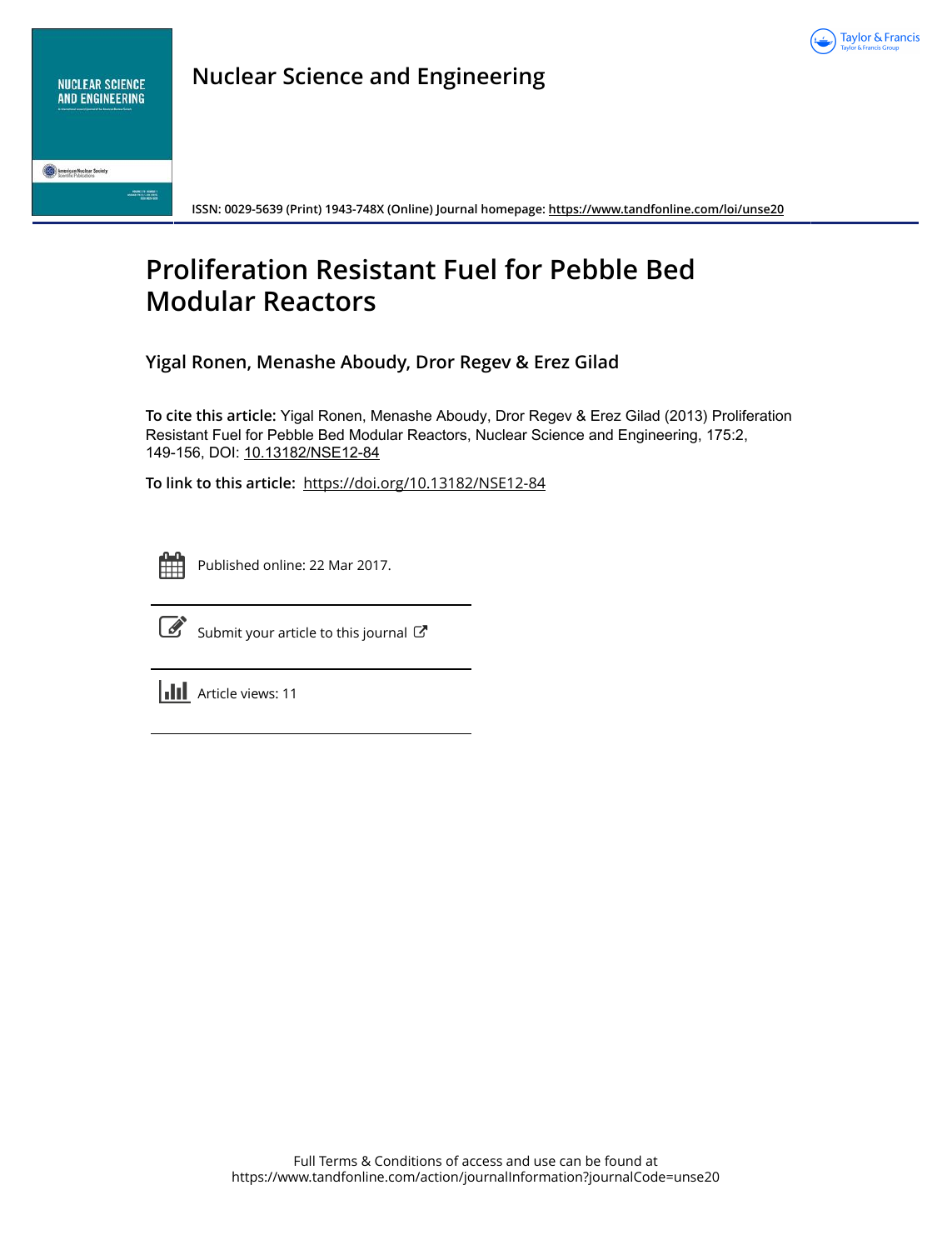# Proliferation Resistant Fuel for Pebble Bed Modular Reactors

Yigal Ronen, Menashe Aboudy, Dror Regev, and Erez Gilad\*

*Ben-Gurion University of the Negev Department of Nuclear Engineering Beer-Sheva 84105, Israel*

> *Received September 5, 2012 Accepted January 18, 2013*

**Abstract** – *We show that it is possible to denature the plutonium produced in pebble bed modular reactors by doping the nuclear fuel with either 3050 ppm of*  $^{237}$ Np or  $\sim$  2100 ppm of isotopic composition of Am. A *correct choice of these isotope concentrations yields denatured plutonium with isotopic ratio*  $238Pu/Pu \ge$ *6%, for the entire fuel burnup cycle. The penalty for introducing these isotopes into the nuclear fuel is a subsequent shortening of the fuel burnup cycle, with respect to a nondoped reference fuel cycle, by*  $\sim$ *40 and 20 full-power days, respectively, which correspond to 4.1 and 2.0 GW(d)/ton reduction in fuel discharge burnup.*

### I. INTRODUCTION

Proliferation of nuclear weapons produced with power reactor plutonium has always been a major problem of the nuclear energy industry. This includes the pebble bed modular reactor (PBMR), which is a specific design of a Generation IV high-temperature reactor (HTR), mainly due to its online refueling feature and the small element size of the pebble, which makes it simpler to divert the pebbles, which may be misused for the production of weapons grade plutonium. However, it should be noted that to obtain a significant quantity of weaponsgrade plutonium, many pebbles must be diverted at low burnup levels. Many low-level-burnup pebbles means reduction in neutron economy, and it is more detectible due to its effect on the power plant operation. Some other suggestions have been made for making PBMRs more proliferation resistant.<sup>1-4</sup>

A promising approach to preventing the proliferation of power reactor plutonium is to denaturate the plutonium by increasing the ratio of 238Pu to total Pu in the spent fuel.<sup>5</sup> The <sup>238</sup>Pu isotope is characterized by a high heat rate  $({\sim}567 \text{ W/kg})$  due to the alpha decay of the 238Pu with half-life of 87.74 years, in addition to its high– spontaneous fission neutron emission, which is higher than that of 240Pu. Thus, the presence of 238Pu in Pu considerably complicates the design and construction of nuclear weapons based on Pu, owing to these characteristics of  $^{238}$ Pu. Recent papers<sup>6,7</sup> show that a Pu mixture is proliferation resistant if the  $^{238}$ Pu fraction of the total Pu is larger than 6%. In this paper we have studied a feasible technique for ensuring that the 238Pu-to-Pu ratio, in the Pu produced in PBMRs, is  $>6\%$  during the entire fuel cycle.

Contamination of the spent fuel with  $^{238}$ Pu may be achieved by doping the nuclear fuel with either 241Am or  $237$ Np (Refs. 8 through 17). The  $238$ Pu isotope is obtained from both <sup>241</sup>Am and <sup>237</sup>Np by a neutron-capture reaction and the subsequent decay of the reaction products, as seen in Fig. 1.

The <sup>237</sup>Np isotope is by itself a potential weaponsgrade material. However, its large critical mass of  $57 \pm$  $4$  kg (Ref. 18) and the difficulty of extracting it from irradiated fuel elements make it impractical for weapons purposes. On the other hand, the critical mass of  $^{241}$ Am is smaller, i.e., 34 to 45 kg. However, with decay heat production of  $114W/kg$ , the critical mass becomes a heat source of 3.9 to 5.1 kW, which makes  $241$ Am unsuitable for weapons applications.7 As a result, it is a nonproliferating material.

Another advantage of introducing 241Am into the \*E-mail: gilade@bgu.ac.il fuel is that during the  $(n, \gamma)$  reaction, another isotope is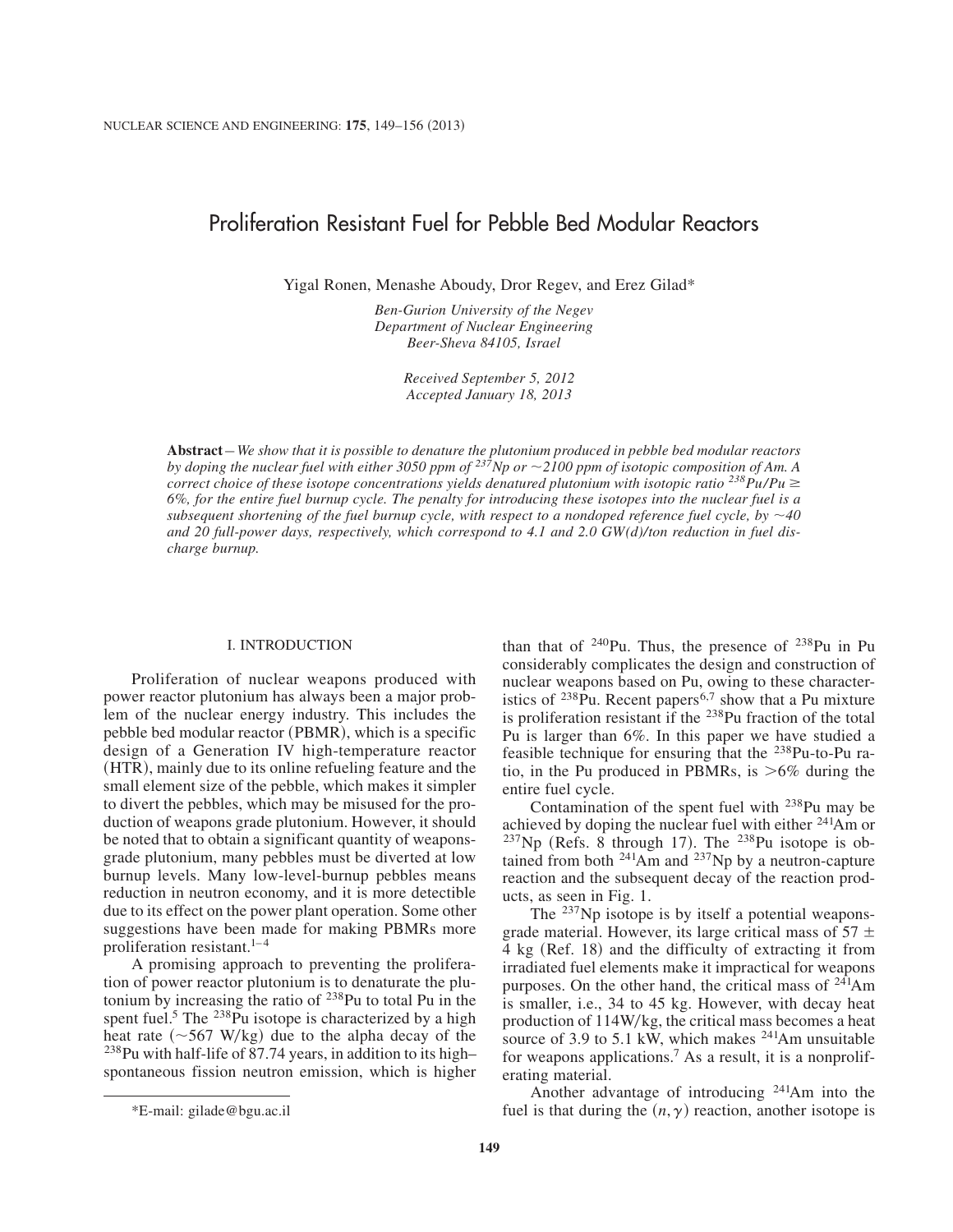

Fig. 1. Plutonium-238 production paths.17

produced, i.e., <sup>242</sup>*m*Am, which is highly fissile with extremely high spontaneous fission neutrons emission rate. Because of its high fission cross section, the presence of <sup>242*m*</sup>Am reduces the residual poison reactivity penalty resulting from the introduction of 241Am into the fuel. The branching ratio of the  $241Am(n, \gamma)$  reaction generally depends on the neutron energy spectrum in the reactor. However, in the thermal region this branching ratio is independent of the neutron energy. Since PBMR is a thermal reactor, this ratio is averaged and taken to be  $10\%$  and  $90\%$  to  $242m$  Am (metastable) and  $^{242g}$ Am (ground state), respectively.<sup>19</sup>

It should be noted that either  $^{241}$ Am or  $^{237}$ Np are obtained by reprocessing of spent fuel. Obtaining 241Am or 237Np is less proliferating than obtaining Pu in the same way. In addition, reprocessing of spent fuel is being carried out already in order to produce mixed-oxide  $(MOX)$  fuel.

In this paper we study the doping requirements of both <sup>241</sup>Am and <sup>237</sup>Np in order to guarantee a proliferationresistant Pu isotopic composition in the spent fuel during the entire fuel burnup cycle in PBMRs. An important result of this study is that the introduction of either <sup>241</sup>Am or <sup>237</sup>Np into the nuclear fuel is accompanied by a penalty with respect to fuel burnup cycle duration.

#### II. PBMR DESCRIPTION

The PBMR has been developed with the intention to improve safety, economics, and proliferation resistance. It has a vertical steel reactor pressure vessel, which contains the core barrel and the annular pebble fuel core.<sup>20</sup> The fuel pebbles are 60 mm in diameter, weighing 210 g, with graphite inner part encasing coated particles (TRISO) with total of 9 g of uranium enriched to  $9.6\%$  <sup>235</sup>U, as illustrated in Fig. 2. They cycle continuously through the reactor, where each pebble cycles through the core about six times with a single-cycle duration of 3 months, until they are expended after  $\sim$ 3 years. At this point, the fuel average enrichment of a pebble is 4% to 5%, and its average burnup is  $80$  GW $(d)/\text{ton}$ . Operational cycles are expected to last 6 years between shutdowns.<sup>20,21</sup> Other calculations estimate a discharge burnup of a little over  $90$  GW $(d)$ /ton (Ref. 22).

The PBMR has many advantages, such as helium as a coolant (radioactively inert, not corrosive, and can be fed directly into a turbine), online refueling, passive cooling mechanisms, and low–power density core such that no meltdown scenario could physically occur, even in the case of a loss-of-coolant accident.<sup>21</sup> In the case of a pebble coating breach, only a small amount of radioactive nuclides would be released, due to the pebble fuel being divided over 15 000 particles, individually coated with ceramic materials.

Another advantage, from a proliferation point of view, is that pebble reprocessing is currently very difficult.<sup>21</sup> However, recent studies have demonstrated that pebble reprocessing is possible.<sup>23-25</sup>

#### III. ANALYSIS METHODOLOGY

In our analysis we consider a widely used PBMR unit cell approximation,26 as illustrated in Fig. 3. The unit cell is cubic and represents a body-centered cubic (bcc) lattice with eight  $1/8$  fuel pebbles at the corners and one fuel pebble centered in the middle (a total of two fuel pebbles per unit cell). By averaging over the entire core, we set the unit cell packing factor to  $0.61$  (Refs. 27 and 28), whereas the maximum packing factor for bcc lattice is 0.68. Throughout the calculations we used reflective boundary conditions for all six cubic faces, such that the calculated multiplication factor is the infinite multiplication factor  $k_{\infty}$ . Whenever beginning of cycle (BOC) was calculated, we used fresh fuel. The parameters of the specific PBMR design being analyzed are summarized in Table I.

In our model we have assumed that a given pebble is surrounded by pebbles with the same burnup. As a result, this model is less accurate, compared to a model that considers pebbles with nonuniform burnups. However, the difference in *keff* between uniform burnup distribution and sinusoidal burnup distribution is  $\sim$ 1000 pcm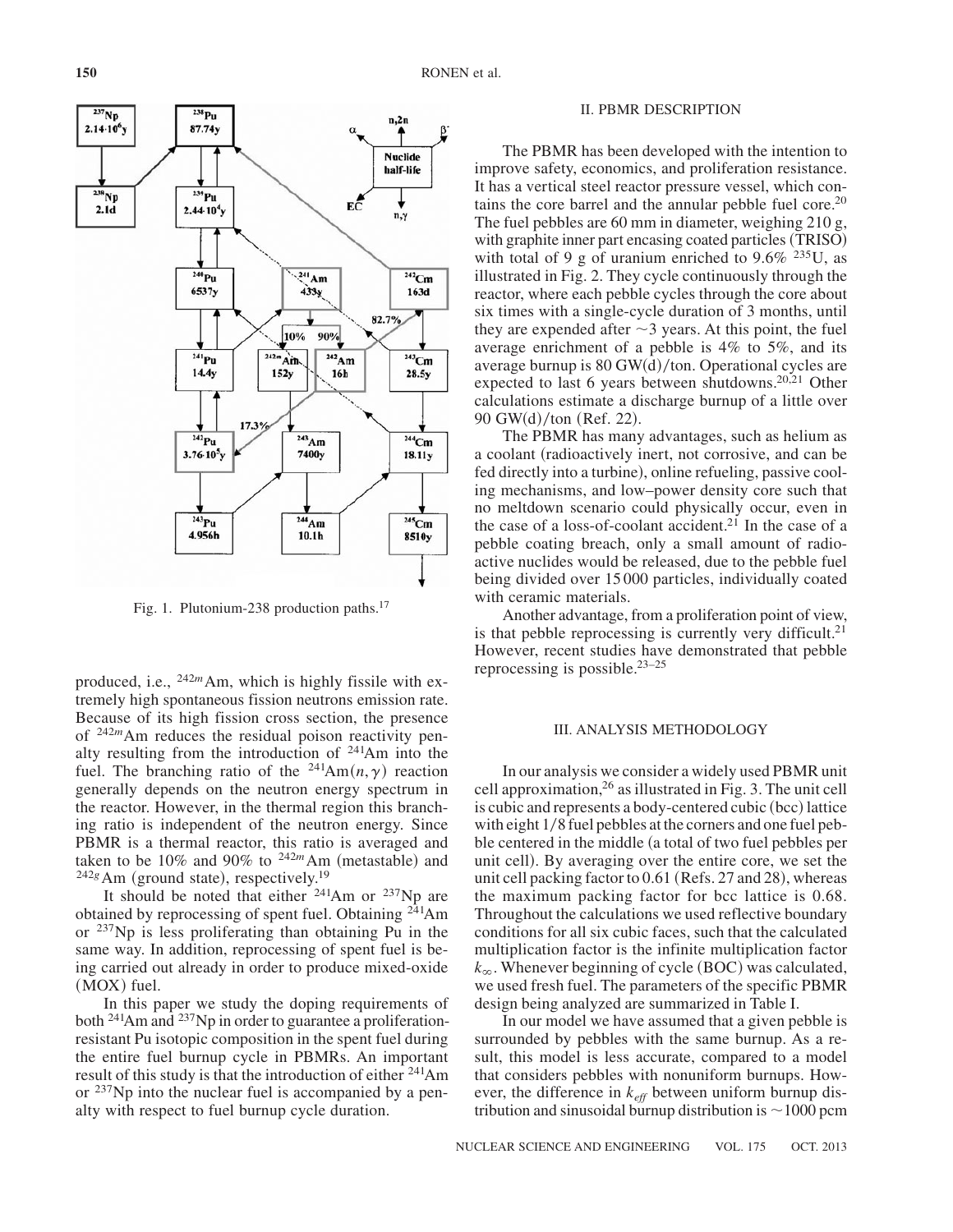

Fig. 2. Schematic drawing of fuel pebble structure.<sup>21</sup>



Fig. 3. A bcc lattice unit cell.

(Ref. 29). This difference has a small effect on the general trend of our results.

The calculations are performed using the BGCore software package,<sup>33</sup> which provides a comprehensive computer simulation of nuclear reactor systems and their fuel cycles. BGCore interfaces with the MCNP Monte Carlo particle transport code<sup>34</sup> with a SARAF module for calculating in-core fuel composition and spent-fuel emissions following discharge. The SARAF module was independently developed at Ben-Gurion University of the Negev. In the BGCore system, the SARAF module receives the relevant data from MCNP, executes the depletion time step, and feeds back the updated fuel composition for the next MCNP time step. The SARAF data library required for these calculations is based on the JEFF-3.1 evaluated data files. The TRISO coated particles in the fuel kernel (see Fig.  $2$ ) are positioned in space according to a three-dimensional cubic mesh with a specific choice of the edge so that the total mass of fuel per pebble is conserved and no clipped particles are present.26

# IV. RESULTS

Two different scenarios are considered for doping the fuel. In the first one, an isotopic composition of Am is introduced into the nuclear fuel at BOC. The Am isotopic composition considered (referred to as Am) is  $85.6\%$  $^{241}$ Am, 0.08% <sup>242*m*</sup>Am, and 14.32% <sup>243</sup>Am, which corresponds to the discharged fuel of a typical pressurized water reactor.<sup>35</sup> This given composition is used throughout the analyses below. The total amount of Am in the reactor, corresponding to a concentration of 2100 ppm, is  $\sim$ 9.7 kg (0.02 g/pebble). In the second scenario,  $^{237}Np$ is introduced into the fuel at BOC. The total amount of  $237$ Np in the reactor, corresponding to a concentration of 3050 ppm, is  $\sim$ 14.0 kg (0.03 g/pebble).

To estimate the accuracy of our calculations, we have compared  $k_{\infty}$  BOC as well as the discharge burnup at  $k_{\infty} =$ 1 with similar results calculated by Çolak and Türkmen.36 Çolak and Türkmen calculated a unit cell of HTR using a model similar to the one we used (bcc). They utilized a 44–energy group library compared to our continuous li- $\frac{1}{2}$  brary (JEFF-3.1) and SERPENT for neutron transport and burnup calculations, where we have used BGCore (Ref. 33). We obtained results for  $k_{\infty}$  at BOC of 1.437, the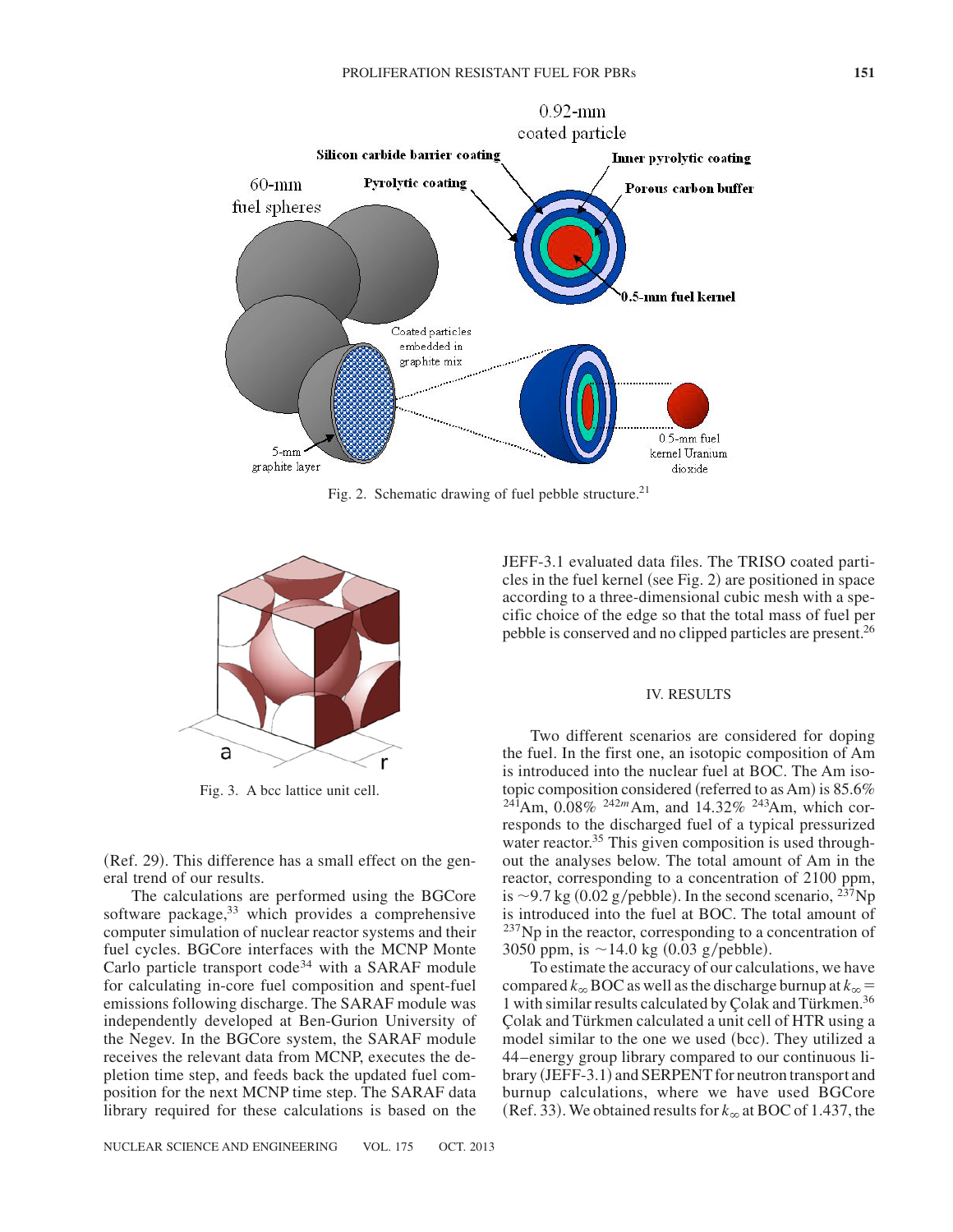#### **152** RONEN et al.

|--|--|

PBMR Data Used in the Calculations\*

| Data                                                                     | Value                |
|--------------------------------------------------------------------------|----------------------|
| Thermal power $\lceil MW(\text{thermal})\rceil$                          | 400                  |
| Electrical power [MW(electric)]                                          | 165                  |
| Discharge burnup $[GW(d)/ton]$                                           | 80                   |
| Coolant                                                                  | Helium               |
| Mean power per pebble $(W)$                                              | 890                  |
| Number of fuel pebbles in core                                           | 450000               |
| Fuel pebble diameter (mm)                                                | 60                   |
| Graphite outer layer thickness (fuel-free zone) (mm)                     | 5                    |
| Pebble graphite matrix density $(g/cm^3)$                                | 1.74                 |
| TRISO coated particles per fuel pebble                                   | 15 000               |
| Average core packing factor                                              | 0.61                 |
| Square pitch between pebbles (mm)                                        | 71.842               |
| Fuel                                                                     | UO <sub>2</sub>      |
| Fuel density $(g/cm^3)$                                                  | 10.4                 |
| Fuel kernel diameter (mm)                                                | 0.5                  |
| Fuel enrichment                                                          | $9.6\%$              |
| Uranium mass per pebble $(g)$                                            | 9                    |
| Square pitch between TRISO coated particles (mm)                         | 1.6145               |
| Coating layer materials (inner to outer)                                 | $C, C, S$ i $C, C$   |
| Coating layer thicknesses (inner to outer) $(\times 10^{-3} \text{ mm})$ | 95, 40, 35, 40       |
| Layer densities (inner to outer) $(g/cm3)$                               | 1.05, 1.9, 3.18, 1.9 |

\*References 27 through 32.

same value obtained in Ref. 36. Furthermore, the discharge burnup at  $k_{\infty} = 1$  was found to be 82 GW(d)/ton compared to  $81$  GW(d)/ton obtained in Ref. 36. Thus, the comparison which used two independent codes, as well as discrete vs. continuous cross section library, indicates that both methods for calculating HTR agree within 100 pcm for  $k_{\infty}$  and within  $\sim$ 1 GW(d)/ton for discharge burnup.

The dependence of the PBMR  $k_{\infty}$  (of a unit cell) on the concentration of either Am or <sup>237</sup>Np at BOC is illustrated in Fig. 4. The concentration is given in units of ppm—

parts per million of the UO<sub>2</sub> weight. In both scenarios,  $k_{\infty}$ exhibits a linear dependence on the concentration. The difference between the two scenarios is due to the high absorption cross section of  $^{241}$ Am with respect to  $^{237}$ Np.

Several burnup calculations are carried out to find the minimal concentration of the Am or  $237$ Np needed in order to meet the requirement<sup>238</sup>Pu/Pu  $\geq 6\%$  during the entire burnup cycle. According to Figs. 5 and 6, the minimal concentrations are 2100 and 3050 ppm of Am and 237Np, respectively.



Fig. 4. Change in PBMR  $k_{\infty}$  at BOC as a function of <sup>237</sup>Np and Am concentrations.



Fig. 5. Weight ratio of  $^{238}$ Pu to total plutonium as a function of fuel burnup for 237Np doping. The area enclosed within the dotted frame is enlarged in Fig. 7b.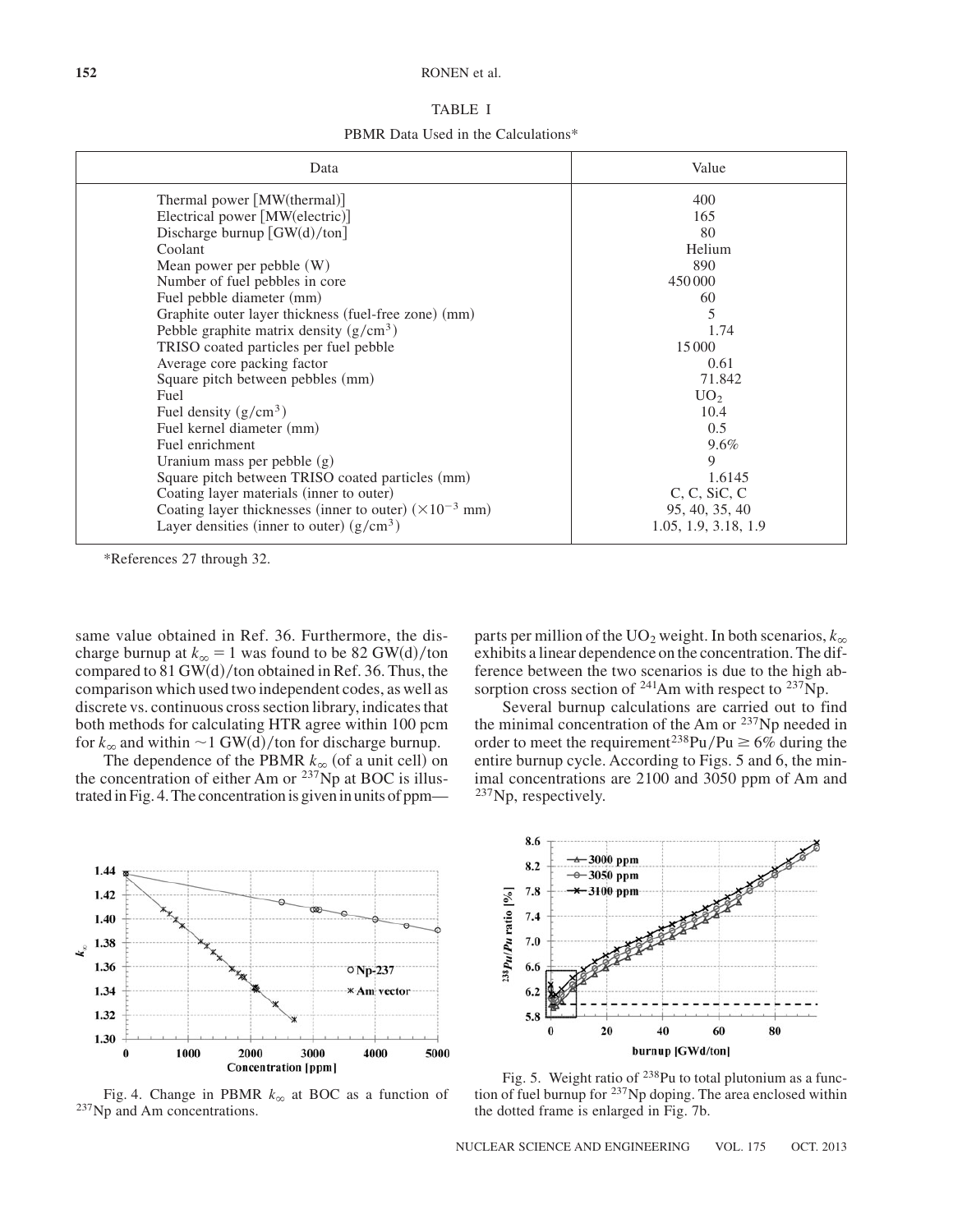

Fig. 6. Weight ratio of  $238$ Pu to total plutonium as a function of fuel burnup for Am doping.

However, the qualitative behavior of the ratio  $^{238}Pu/$ Pu with respect to burnup is different for the two scenarios, as illustrated in Fig. 7. In the  $^{237}$ Np doping, this ratio initially decreases on a very fast time scale  $\lceil$  ~10 fullpower days (FPDs)], after which it starts to monotonically increase (at a slower rate), attaining and then exceeding its initial value after  $\sim 60$  FPDs. In the Am doping, on the other hand, this ratio exhibits a very sharp initial rise, reaching a maximum after  $\sim$ 40 FPDs, after which it monotonically decreases until it reaches an asymptotic value toward the end of the cycle.

From a proliferation point of view, it is possible to use even lower concentrations of  $237$ Np. Decreasing the concentration of the 237Np below 3050 ppm results in a decrease of the  $^{238}$ Pu/Pu ratio below 6%, but only for a short period at BOC, as illustrated in Fig. 7b for <sup>237</sup>Np doping at 3000 ppm. This ratio reaches a minimum of 5.9% after 10 FPDs and climbs back up to 6.0% after 30 FPDs. The total amount of plutonium produced during the first 10 and 30 FPDs is 2.0 and 5.8 kg, respectively. $a$ 

<sup>a</sup>After 20 FPDs the <sup>238</sup>Pu/Pu weight ratio is  $6.0\%$  and the total amount of plutonium is 3.9 kg.

The total amount of Pu during burnup is calculated for both scenarios and for a reference PBMR (without fuel doping), as illustrated in Fig. 8. The total amount of Pu produced at end of cycle [after 80 GW $(d)/\text{ton}$ ] is rather similar for both  $^{237}$ Np and Am doping (79.0 and 78.0 kg, respectively). However, there is an increase of  $11\%$  ( $^{237}$ Np doping) and 9% (Am doping) of the total amount of Pu with respect to the reference PBMR. This excess Pu is mainly due to the increase in 238Pu amount for the doped fuel.

After determining the minimal concentrations of Am or <sup>237</sup>Np required for obtaining<sup>238</sup>Pu/Pu  $\geq 6\%$ , we calculate the penalties in reactor performance due to the introduction of these isotopes. The discharge burnup of fuel from a PBMR is taken to be  $80GW(d)/\text{ton}$  (see Table I). We calculate the behavior of the effective multiplication factor *keff* during burnup under the assumption that  $k_{\infty} - k_{\text{eff}} = 5080$  pcm due to leakage,<sup>37</sup> as illustrated in Fig. 9, and find that at 80 GW(d)/ton,  $k_{\text{eff}} =$ 0.959 for the reference PBMR. The requirement that the doped fuel burnup cycle end at the same  $k_{\text{eff}}$  as that of the reference reactor results in the shortening of the cycle by 40 and 20 FPDs for the <sup>237</sup>Np and Am doping, respectively. This corresponds to reduction of 4.1 and  $2.0$  GW $(d)/$ ton in fuel discharge burnup.

Another aspect of 241Am doping is the shielding requirements during fuel fabrication. To address this aspect and estimate the effects of radiation hazards that will result from the <sup>241</sup>Am doping of the pebble fuel, we have compared it with fresh light water reactor  $(LWR)$ MOX-type fuel. The average plutonium content in commercial LWR MOX is  $9.5\%$  (Ref. 38) with 10% of  $241$ Pu of the total plutonium amount. The amount of <sup>241</sup>Am in MOX fuel is  $\sim$ 0.2% of the total fuel weight, when considering 5 years' storage between separation of plutonium and fabrication of the MOX fuel. For the pebble fuel, the amount of 241Am during fabrication is  $0.2\%$  of the total fuel weight. Thus, the amount of  $241$ Am in doped pebbles is the same as in fresh commercial LWR MOX fuel. Consequently, shielding requirements



Fig. 7. (a) Weight ratio of <sup>238</sup>Pu to total plutonium as a function of fuel burnup for <sup>237</sup>Np and Am doping. (b) Zoom-in on the first 80 FPDs of the fuel cycle for the  $^{237}$ Np doping at three different concentrations.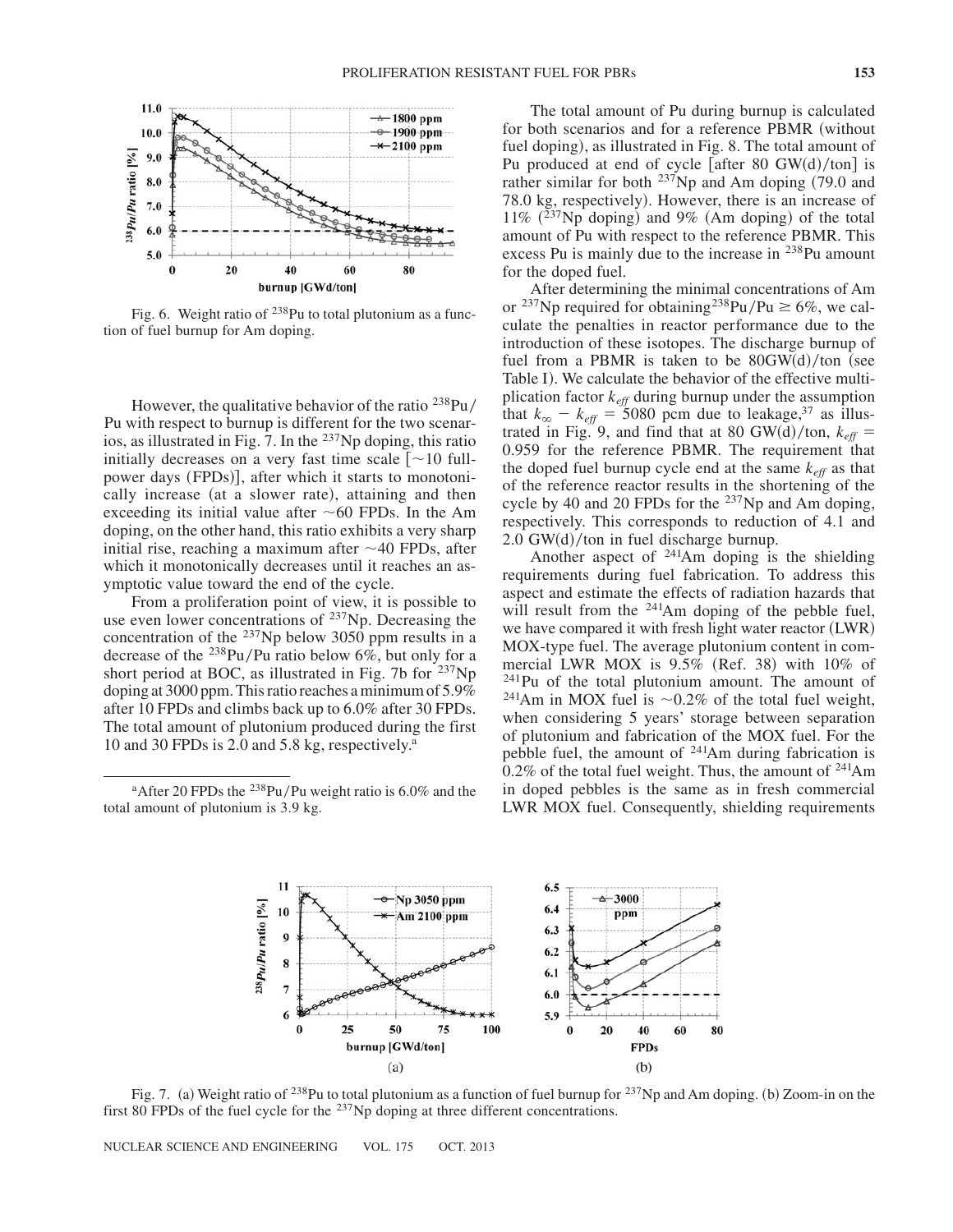

Fig. 8. Total amount of plutonium produced during fuel burnup.



Fig. 9. *keff* as a function of fuel burnup.

for pebble fuel fabrication will be comparable to those of MOX fabrication, considering only  $2\overline{4}1$ Am-related radiation hazards.

# V. CONCLUSIONS

Denaturated plutonium with the ratio  $^{238}Pu/Pu \ge$ 6% for the entire fuel burnup cycle can be achieved by adding either Am or  $^{237}$ Np to the nuclear fuel with minimum concentrations of 2100 and 3050 ppm, respectively. However, 237Np is more favorable than 241Am for nuclear weapons production, $35,39$  and the penalty it imposes on the fuel burnup cycle length is larger than that of Am. Note that the total amount of plutonium produced is increased by  $\sim$ 9% to 11% compared to a reference PBMR, mainly due to an increase in <sup>238</sup>Pu production. We conclude that <sup>241</sup>Am is a superior choice (to <sup>237</sup>Np) in doping PBMR fuel for its lower minimal concentration, reduced penalty on the fuel burnup cycle, and proliferation considerations.

We find that the qualitative behavior of the ratio  $238$ Pu/Pu with respect to burnup is different for the two scenarios. In the case of  $^{237}\text{Np}$ , the fast initial decrease and then a monotonic increase of this ratio enables us to use doping concentration smaller than 3050 ppm. For example, when using 3000 ppm of 237Np, the production of plutonium with isotopic ratio  $^{238}Pu/$ Pu  $\leq 6\%$  requires fuel discharge after  $\sim$ 10 to 20 days. The corresponding amount of plutonium produced is  $\sim$ 2 to 4 kg, which essentially makes proliferation impractical.

The penalty for  $237$ Np or Am fuel doping is the shortening of the fuel burnup cycle, compared to the reference PBMR, by  $\sim$ 40 and 20 FPDs, respectively. This corresponds to reduction of 4.1 and 2.0 GW $(d)/$ ton in fuel discharge burnup. In addition, a large amount of spent fuel should be reprocessed in order to obtain the required 237Np or Am amount. This will produce an additional amount of separated plutonium, which might increase the proliferation risk.

Considering only 241Am-related radiation hazards, shielding requirements for pebble fuel fabrication will be the same as the requirements for the MOX fabrication. If one considers radiation hazards from additional elements in MOX, the shielding requirement for MOX fabrication turns out to be more demanding.

# REFERENCES

1. D. A. MOSES, "Very High-Temperature Reactor (VHTR) Proliferation Resistance and Physical Protection (PR&PP)," ORNL/TM-2010/163, Oak Ridge National Laboratory (Aug. 2010).

2. J. CARLSON, "Introduction to the Concept of Proliferation Resistance," Research Paper 8, Revised, International Commission on Nuclear Non-Proliferation and Disarmament (June 2009).

3. J. SLABBER, "PBMR Nuclear Material Safeguards," *Proc. 2nd Int. Topl. Mtg. High Temperature Reactor Technology*, Beijing, China, September 22–24, 2004.

4. A. M. OUGOUAG, H. D. GOUGAR, and T. A. TODD, "Evaluation of the Strategic Value of Fully Burnt PBMR Spent Fuel," INL/EXT-06-11272, Idaho National Laboratory (May 2006).

5. J. C. MARK, "Explosive Properties of Reactor-Grade Plutonium," *Sci. Global Security*, 4, 111 (1993).

6. G. KESSLER, "Plutonium Denaturing by 238Pu," *Nucl. Sci. Eng.*, **155**, 53 (2007).

7. C. H. M. BROEDERS and G. KESSLER, "Fuel Cycle Options for the Production and Utilization of Denatured Plutonium," *Nucl. Sci. Eng.*, **156**, 1 (2007).

8. A. DeVOLPI, "Denaturing Fissile Materials," *Prog. Nucl. Energy*, 10, 161 (1980).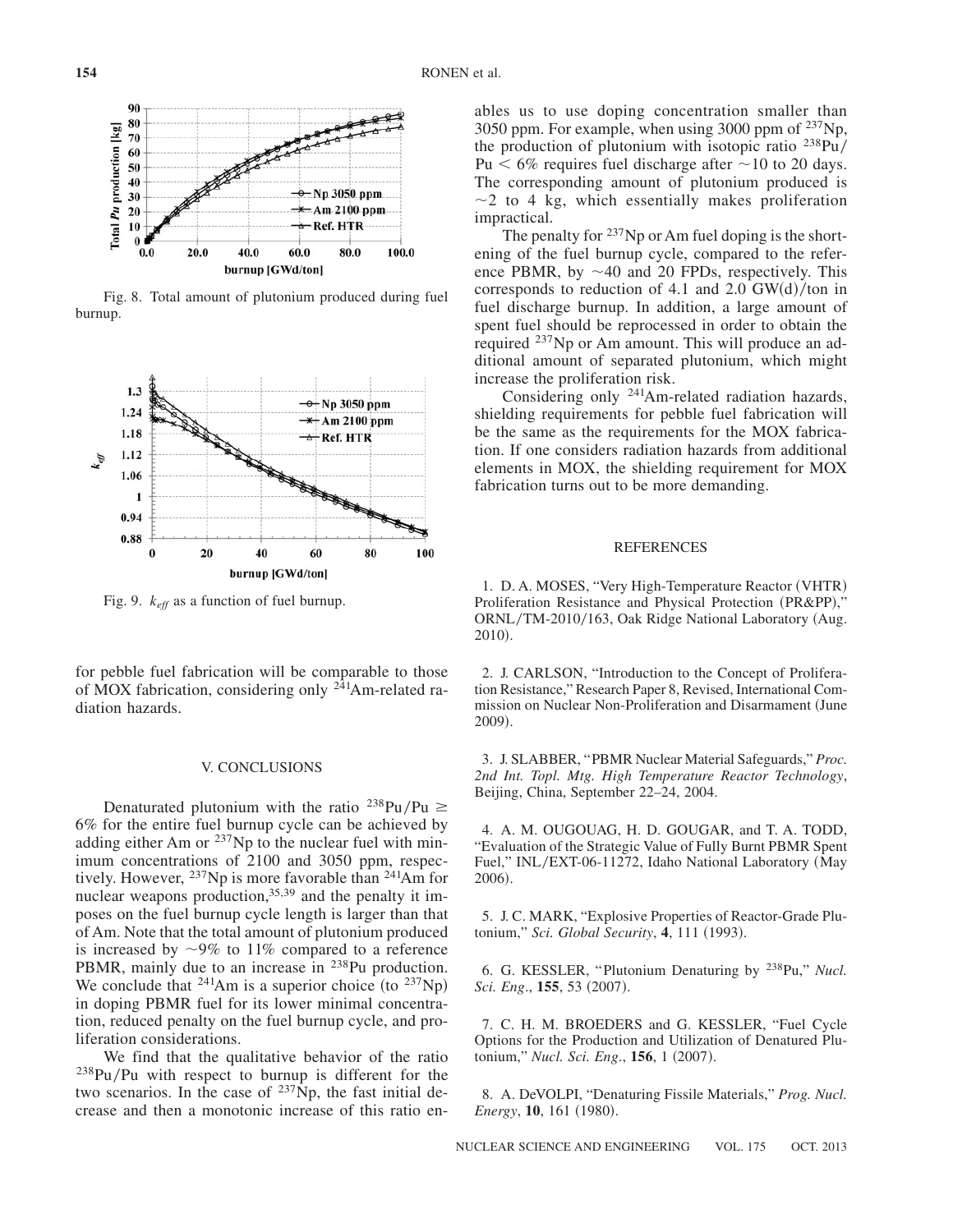9. C. D. HEISING-GOODMAN, "An Evaluation of the Plutonium Denaturing Concept as an Effective Safeguards Method," *Nucl. Technol.*, **50**, 242 (1980).

10. P. WYDLER, W. HEER, P. STILLER, and H. U. WEG-NER, "A Uranium-Plutonium-Neptunium Fuel Cycle to Produce Isotopically Denatured Plutonium," *Nucl. Technol*., **49**, 115 (1980).

11. S. K. AGHARA and C. A. BEARD, "Feasibility Study of a Proliferation-Resistant Fuel Form for Plutonium Recycling," *Nucl. Technol.*, **137**, 1 (2002).

12. Y. PERYOGA et al., "Inherent Protection of Plutonium by Doping Minor Actinide in Thermal Neutron Spectra," *J. Nucl. Sci. Technol.*, **42**, 442 (2005).

13. A. C. LOMBARDI and C. A. PEREIRA, "Neutronic Evaluation of the Americium and Neptunium Co-Insertion in  $UO<sub>2</sub>$ Fuel," Ann. Nucl. Energy, 30, 775 (2003).

14. Y. RONEN and Y. A. KIMHI, "A Non-Proliferating Nuclear Fuel for Light Water Reactors," *Nucl. Technol*., **96**, 133  $(1990).$ 

15. D. GRENECHE, R. VINOCHE, M. DELPHEN, and H. GOLFIER, "Neptunium as a Tool for Reducing Proliferation Risks with Plutonium: A Technical Analysis of Its Efficiency and Drawbacks," *Proc. Int. Congress Advances in Nuclear Power Plants (ICAPP '06)*, Reno, Nevada, June 4–8, 2006, American Nuclear Society, pp. 2009–2013 (2006) (CD-ROM).

16. L. GOLYAND, Y. RONEN, and E. SHWAGERAUS, "The Potential Use of 241Am as Proliferation Resistant Burnable Poison in PWRs," Ann. Nucl. Energy, 37, 201 (2010).

17. Y. RONEN, M. ABOUDY, and D. REGEV, "Proliferation-Resistant Fuel for CANDU Reactors," *Nucl. Sci. Eng*., **170**, 16  $(2012).$ 

18. R. SANCHEZ, D. LOAIZA, R. KIMPLAND, D. HAYES, C. CAPPIELLO, and M. CHADWICK, "Criticality of a 237Np Sphere," *Nucl. Sci. Eng.*, **158**, 1 (2008).

19. L. GOLYAND, E. SHWAGERAUS, and Y. RONEN, "Effect of  $^{241}Am(n, \gamma)$  Reaction Branching Ratio on Fuel Cycle and Reactor Design Characteristics," *Nucl. Sci. Eng*., **161**, 289  $(2009).$ 

20. "Small Nuclear Power Reactors," World Nuclear Association: http://www.world-nuclear.org/info/inf33.html (2009)  $(current as of Sep. 5, 2012).$ 

21. D. GEE, "The Pebble Bed Modular Reactor," http:// holbert.faculty.asu.edu/eee460/dfg/ (2002) (current as of Sep. 5, 2012).

22. F. REITSMA, "The Pebble Bed Modular Reactor Layout and Neutronics Design of the Equilibrium Cycle," *Proc. PHYSOR 2004—The Physics of Fuel Cycles and Advanced* *Nuclear Systems: Global Developments*, Chicago, Illinois, April 25–29, 2004, American Nuclear Society (2004).

23. D. GRENECHE and W. J. SZYMCZAK, "The AREVA HTR Fuel Cycle: An Analysis of Technical Issues and Potential Industrial Solutions," *Nucl. Eng. Des.*, 236, 635 (2006).

24. F. GUITTONNEAU, A. ABDELOUAS, and B. GRAM-BOW, "HTR Fuel Waste Management: TRISO Separation and Acid-Graphite Intercalation Compounds Preparation," *J. Nucl. Mater.*, 407, 71 (2010).

25. D. HITTNER, L. LOMMERS, and F. SHAHROKHI, "R&D Needs for Near-Term HTRs," *Nucl. Eng. Des*., **251**, 131  $(2012).$ 

26. E. BOMBONI et al., "Analysis of Pebble-Fueled Zone Modeling Influence on High-Temperature Reactor Core Calculations," *Nucl. Sci. Eng.*, **162**, 282 (2009).

27. A. ACIR et al., "Criticality and Burnup Analyses of a PBMR-400 Full Core Using Monte Carlo Calculation Method," *Ann. Nucl. Energy*, **38**, 298 (2011).

28. H. C. KIM et al., "Monte Carlo Benchmark Calculations for 400 MW(thermal) PBMR Core," Proc.13th Int. Conf. Emerg*ing Nuclear Energy Systems*, Istanbul, Turkey, 2007.

29. H. D. GOUGAR, A. M. OUGOUAG, and W. K. TERRY, "Automated Design and Optimization of Pebble Bed Reactor Cores," *Nucl. Sci. Eng.*, **165**, 245 (2010).

30. P. E. MacDONALD, "NGNP Preliminary Point Design— Results of the Initial Neutronics and Thermal-Hydraulic Assessments During FY-03," INEEL/EXT-03-00870, Idaho National Engineering and Environmental Laboratory, Bechtel BWXT Idaho, LLC (2003).

31. S. CASPERSSON, "Pebble Bed Modular Reactors (PBMR) for Process Heat Applications," Proc. IEEE PES *General Mtg*., Pittsburgh, Pennsylvania, Institute of Electrical and Electronics Engineers (2008).

32. H. D. GOUGAR, A. M. OUGOUAG, and W. K. TERRY, "Advanced Core Design and Fuel Management for Pebble Bed Reactors," INEEL/EXT-04-02245, Idaho National Engineering and Environmental Laboratory, Bechtel BWXT Idaho, LLC  $(Oct. 2004).$ 

33. E. FRIDMAN, E. SHWAGERAUS, and A. GALPERIN, "Implementation of Multi-Group Cross-Section Methodology in BGCore MC-Depletion Code," *Proc. Int. Conf. Physics of Reactors*, Interlaken, Switzerland, September 14–19, 2008.

34. "MCNP-4A, a Monte Carlo Neutron and Photon Transport Code System," CCC-200, Los Alamos National Laboratory (1991).

35. G. KESSLER, "Proliferation Resistance of Americium Originating from Spent Irradiated Reactor Fuel of Pressurized